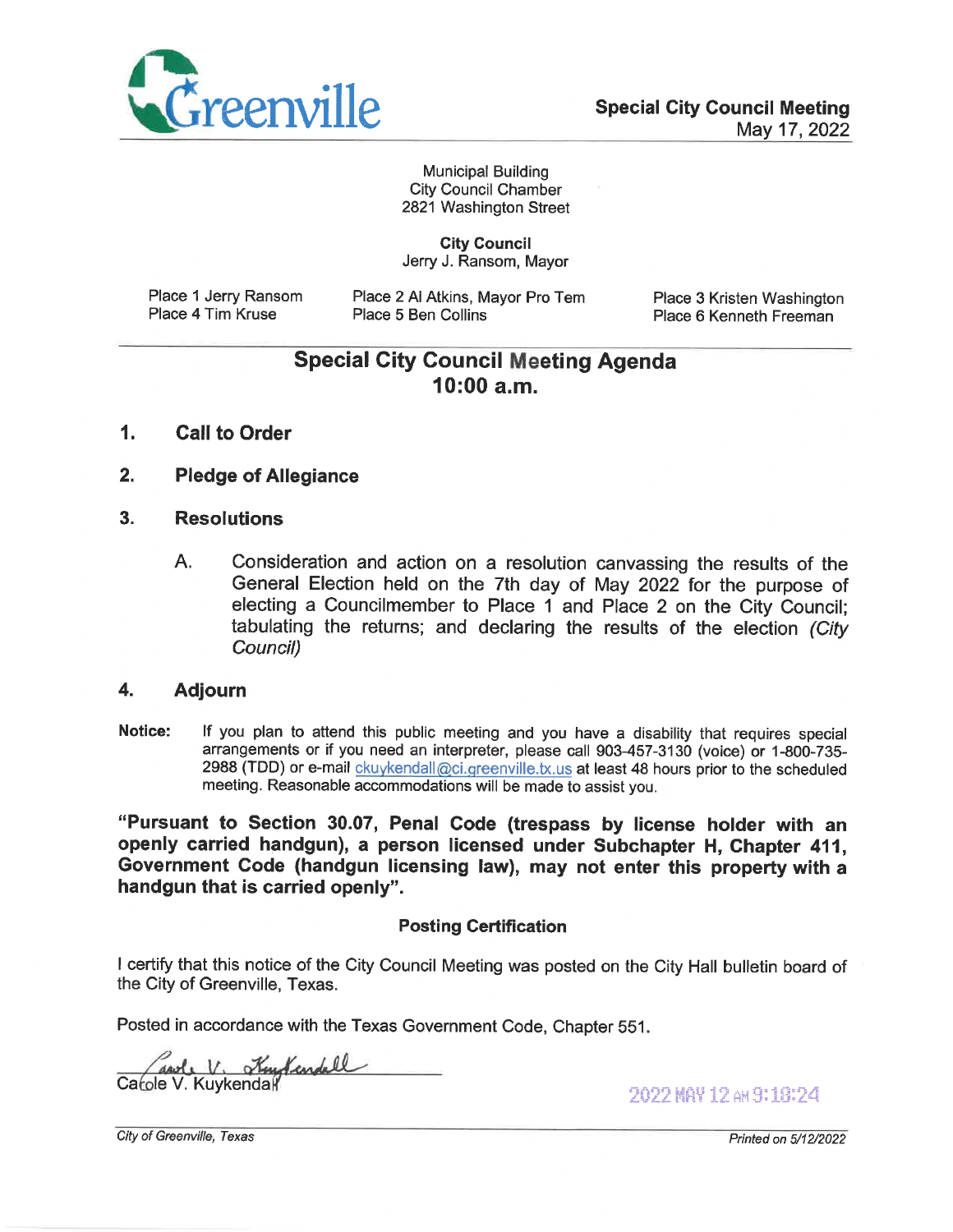

# **City Council Agenda Item Report**

**Date of Meeting May 17, 2022**

# **Agenda Item 3-A Contact – Carole Kuykendall, City Secretary 903-457-3130**

ckuykendall@ci.greenville.tx.us

**SUBJECT:** Resolution canvassing the results of the returns of the General Election held on the 7th day of May 2022, for the purpose of electing a Councilmember to Place 1 and Place 2 on the City Council; tabulating the returns; and declaring the results of the election.

#### **1. BACKGROUND/HISTORY**

 The City Council ordered a General Election for the purpose of electing Councilmembers to Place 1 and Place 2 on January 25, 2022 by Ordinance 22- 007.

Since the election is over, the next step in the election process is to canvass the votes. The canvass is the official tabulation of the election results. For the purposes of canvassing a city election, only two members of the city council are needed to constitute a quorum.

#### **2. FINDINGS/CURRENT ACTIVITY**

The period for the official canvass may be made from May 10 through May 18. A canvass may occur before the  $11<sup>th</sup>$  day if all Federal Post Card Application (FPCA) ballots have been received and the Early Voting Ballot Board has completed the count of provisional ballots.

The Hunt County Elections Administrator provided an unofficial final tabulation of results after the May 7 Election on Tuesday, May 10, 2022.

#### **3. FINANCIAL IMPACT/ACCOUNT NO.**

NA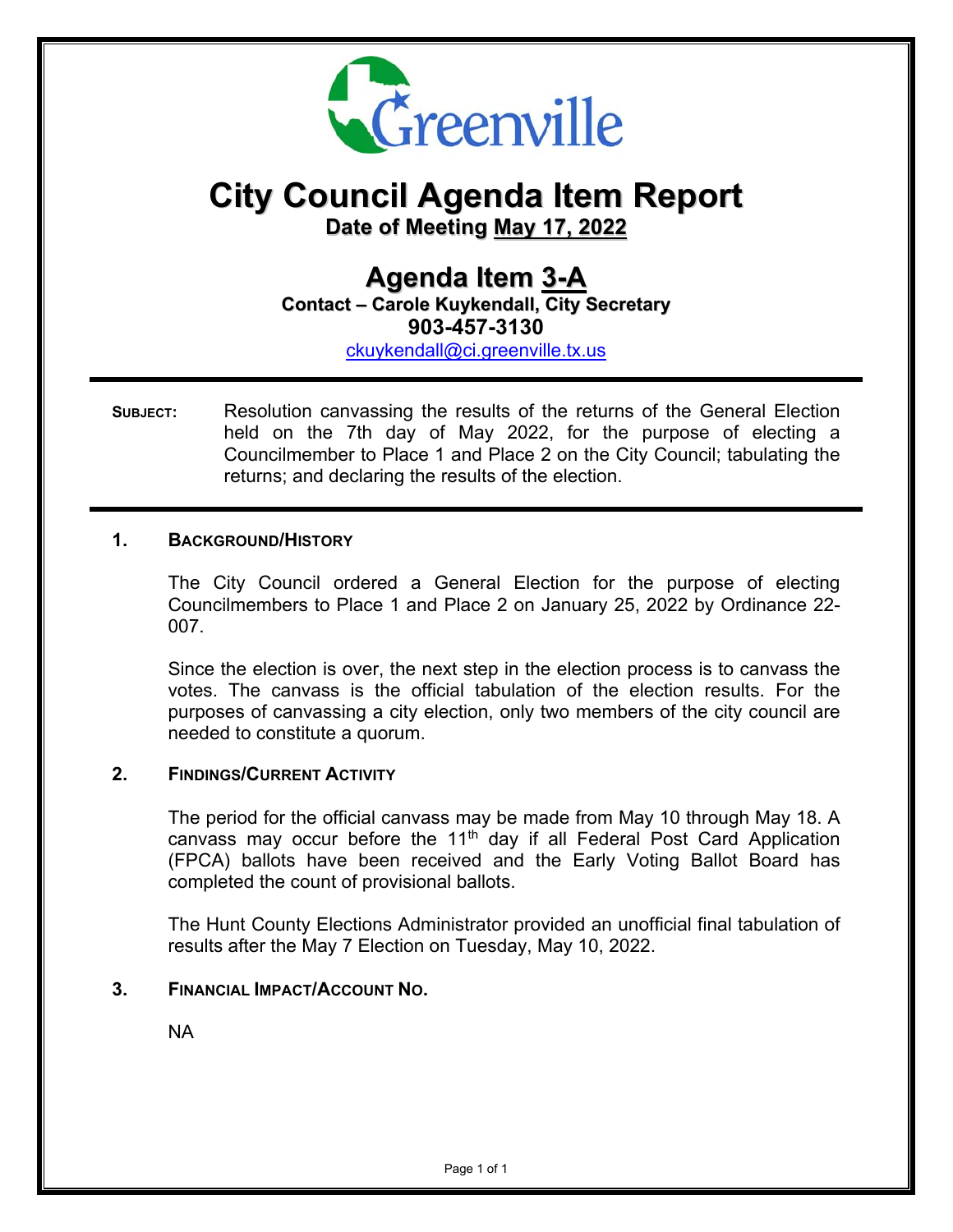# **4. FY 21-22 COUNCIL GOAL:**

- 
- 1.  $\frac{1}{2}$  Build Infrastructure that Lasts<br>2.  $\frac{1}{2}$  Upgrade and Improve Aging V<br>1. Promote a Sense of Commun Upgrade and Improve Aging Water Infrastructure
- 
- 3.  $X$  Promote a Sense of Community<br>4. Prepare the City for Flexible and 4.  $\overline{\mathbf{X}}$  Prepare the City for Flexible and Sustainable Growth 5.  $\overline{\mathbf{X}}$  Support Public Service, Health, and Safety
- Support Public Service, Health, and Safety
- 6. **Improve Airport**

### **5. ACTION OPTIONS/RECOMMENDATION**

City Council recommends canvassing the results of the General Election held on the  $7<sup>th</sup>$  day of May 2022, for the purpose of electing a Councilmember to Place 1 and Place 2 on the City Council.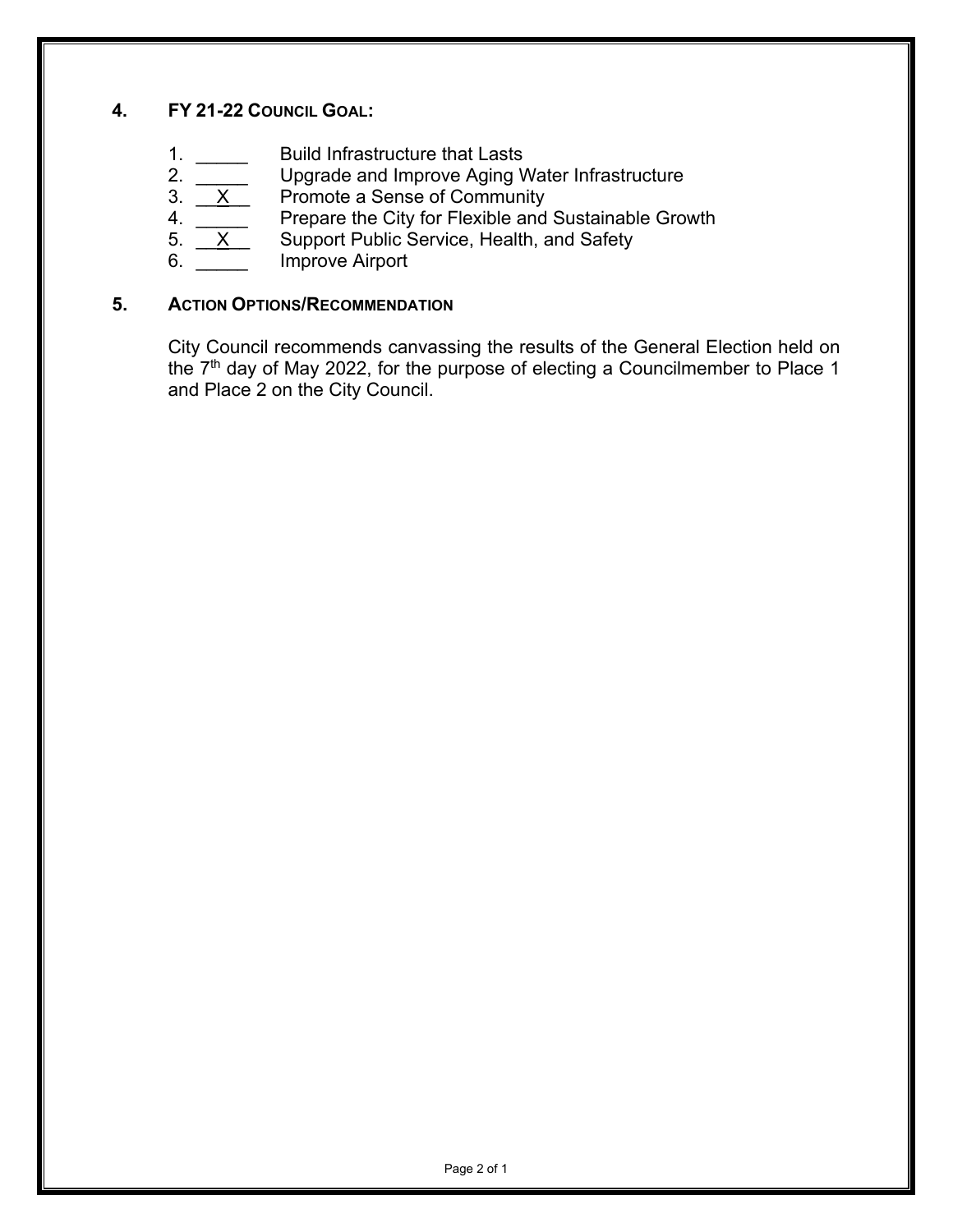#### **RESOLUTION NO. 22-\_\_\_\_\_**

**A RESOLUTION OF THE CITY COUNCIL OF THE CITY OF GREENVILLE, TEXAS, CANVASSING THE RESULTS OF THE GENERAL ELECTION HELD ON THE SEVENTH DAY OF MAY 2022, FOR THE PURPOSE OF ELECTING A COUNCILMEMBER TO PLACE 1 AND PLACE 2 ON THE CITY COUNCIL OF GREENVILLE, TEXAS; DETERMINING THE NUMBER OF VOTES CAST; AND DIRECTING THE CITY SECRETARY TO RECORD RESULTS UPON AND IN THE OFFICIAL ELECTION REGISTER OF THE CITY OF GREENVILLE, TEXAS; AND PROVIDING AN EFFECTIVE DATE.** 

**WHEREAS,** on the 7th of May 2022, the City of Greenville, Texas, held a general election for the purpose of electing a Council Member to Place 1 and Place 2 on the City Council; and

**WHEREAS**, public notice of such election was duly given, and such election was duly and properly held and administered in accordance with the laws of the State of Texas and the Charter of the City of Greenville, Texas; and

**WHEREAS**, the City Council has met on this date, and the returns of the election have been made to the City Council by the election officer in strict conformity with law, and the City Council has carefully and accurately examined and canvassed the returns and tabulated the results on the election.

#### **NOW, THEREFORE, BE IT RESOLVED BY THE CITY COUNCIL OF THE CITY OF GREENVILLE, TEXAS, THAT:**

**SECTION 1.** A canvass of the returns of the general election, and a tabulation of the votes cast therein for the candidate for office, as the names of the candidates appeared on the official ballot, therefore, reflects and discloses, and the governing body hereby finds and determines, that the number of votes cast for each candidate in the affected voting district within the City are shown in the attached Exhibit "A" and as stated below:

| Place 1 | <b>Terry Thomas</b><br>Paul Park | 630<br>136 |
|---------|----------------------------------|------------|
| Place 2 | <b>Byron Taylor</b><br>Al Atkins | 278<br>119 |

**SECTION 2.** It is hereby ordered and declared that the following persons have been duly elected to the following places and the City Secretary is hereby authorized and directed to issue a Certificate of Election to office, as follows:

| Place 1 | Terry Thomas        |
|---------|---------------------|
| Place 2 | <b>Byron Taylor</b> |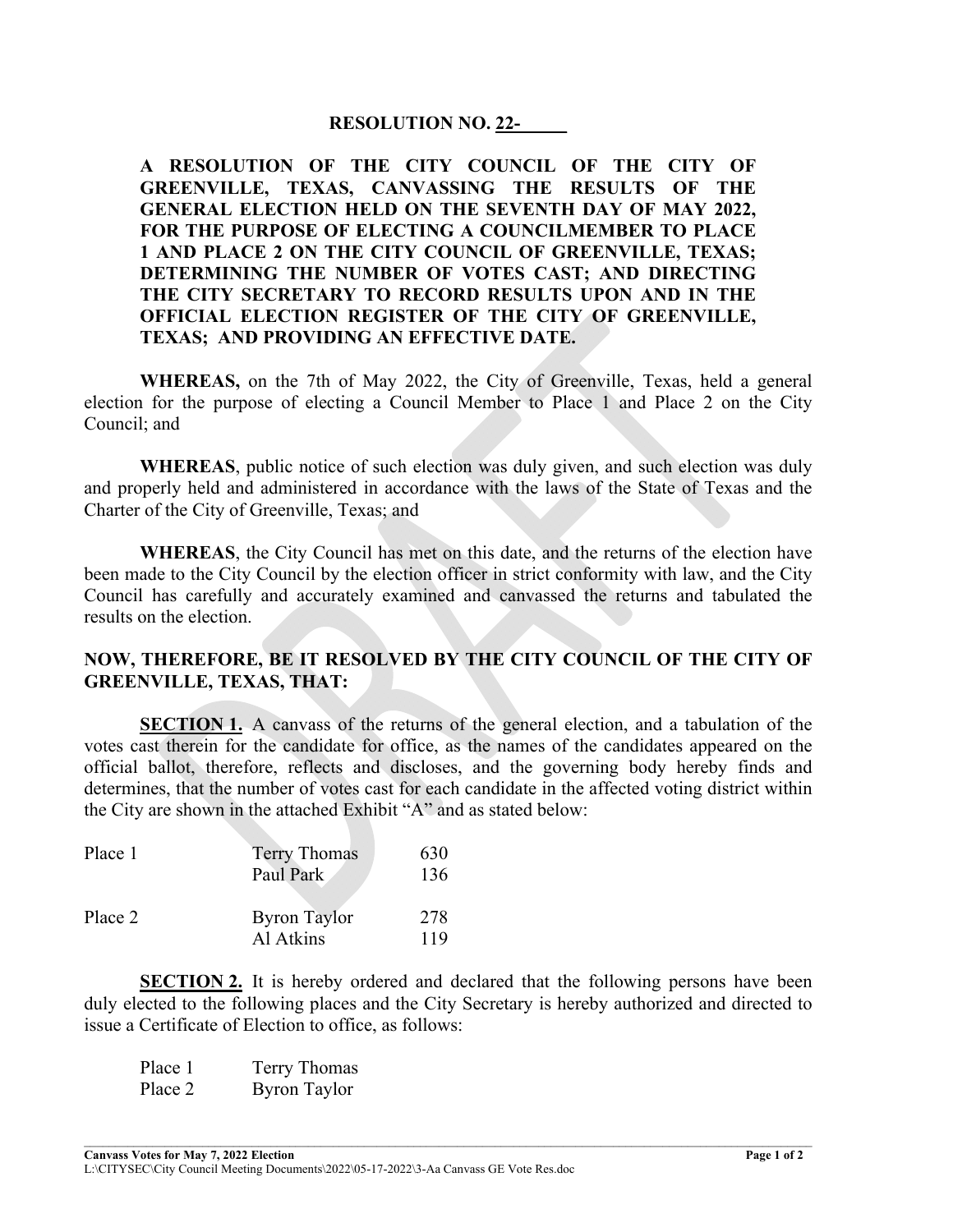**SECTION 3.** It is further found and determined that in accordance with the order of this governing body that the City Secretary posted written notice of the date, place and subject of this meeting on the bulletin board located in the City Hall, a place convenient to the public, and on the City of Greenville website, and said notice having been so posted and remaining posted continuously for at least 72 hours preceding the date of this meeting.

**SECTION 4.** If any section, provision, subsection, paragraph, sentence, clause, phrase, or word in this Resolution or application thereof to any person or circumstance is held invalid by any court of competent jurisdiction, such holdings shall not affect the validity of the remaining portions of this resolution, and the City Council of the City of Greenville, Texas, hereby declared it would have enacted such remaining portions, despite such invalidity.

**SECTION 5.** This Resolution shall be in full force and effect immediately upon its passage and approval.

**PASSED AND APPROVED**, this the 17th day of May 2022.

 $\mathcal{L}_\text{max}$  and  $\mathcal{L}_\text{max}$  and  $\mathcal{L}_\text{max}$  and  $\mathcal{L}_\text{max}$ Al Atkins, Mayor Pro Tem

**ATTEST:** 

Carole V. Kuykendall, City Secretary

 $\mathcal{L}=\mathcal{L}=\mathcal{L}=\mathcal{L}=\mathcal{L}=\mathcal{L}=\mathcal{L}=\mathcal{L}=\mathcal{L}=\mathcal{L}=\mathcal{L}=\mathcal{L}=\mathcal{L}=\mathcal{L}=\mathcal{L}=\mathcal{L}=\mathcal{L}=\mathcal{L}=\mathcal{L}=\mathcal{L}=\mathcal{L}=\mathcal{L}=\mathcal{L}=\mathcal{L}=\mathcal{L}=\mathcal{L}=\mathcal{L}=\mathcal{L}=\mathcal{L}=\mathcal{L}=\mathcal{L}=\mathcal{L}=\mathcal{L}=\mathcal{L}=\mathcal{L}=\mathcal{L}=\mathcal{$ 

**\_\_\_\_\_\_\_\_\_\_\_\_\_\_\_\_\_\_\_\_\_\_\_\_\_\_\_\_\_\_\_\_\_\_\_\_\_\_** 

**APPROVED AS TO FORM:** 

Daniel W. Ray, City Attorney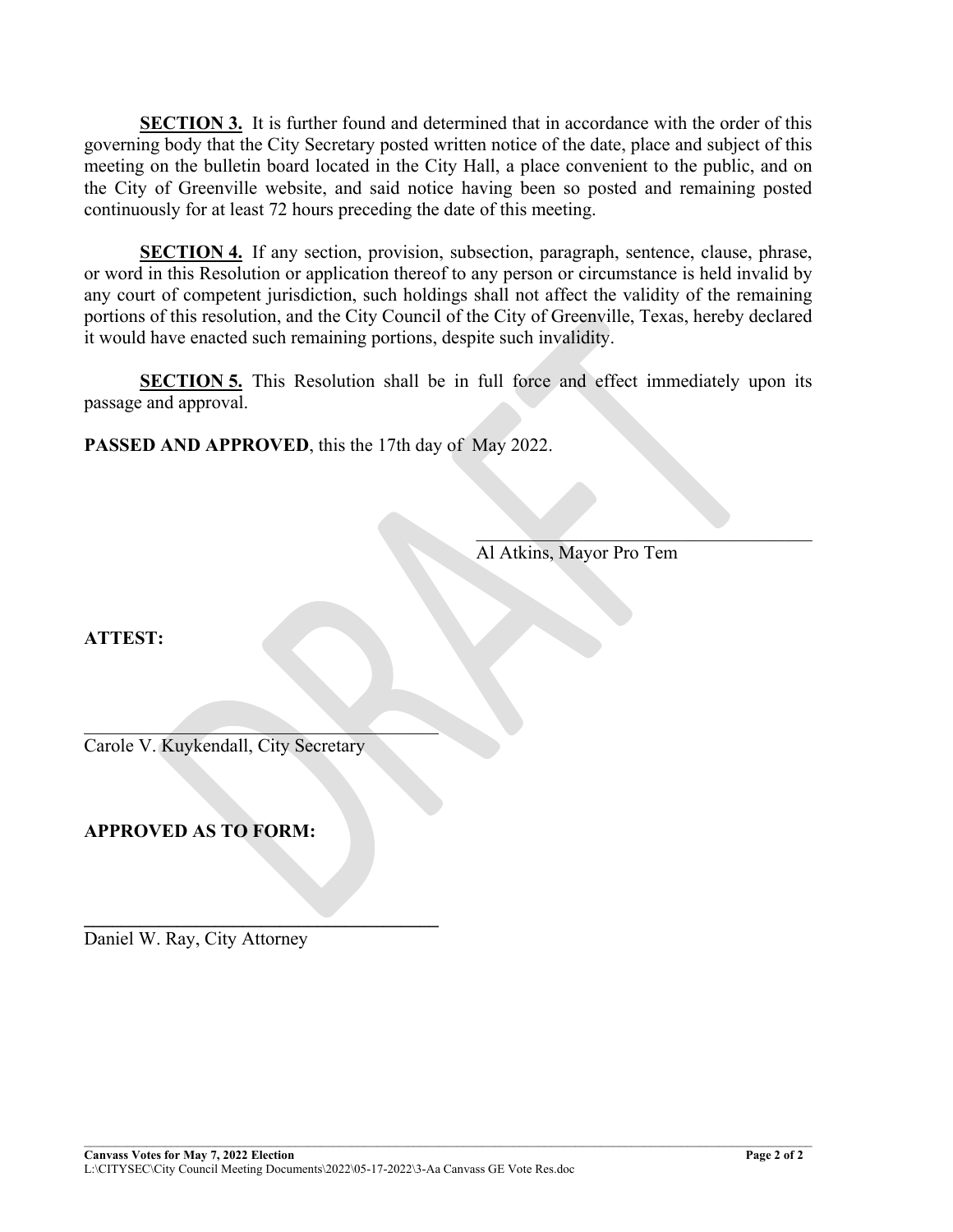| <b>Cumulative Results Report</b> |                       | <b>Hunt County, Texas</b>                                  | <b>Unofficial Results</b>                                      |  |  |
|----------------------------------|-----------------------|------------------------------------------------------------|----------------------------------------------------------------|--|--|
| Election Day                     |                       | <b>Constitutional Amendment and Jurisidiction Election</b> | <b>Ballots Cast</b><br>9632<br><b>Polling Places Reporting</b> |  |  |
| Run Time<br>Run Date             | 5:56 PM<br>05/09/2022 | 5/7/2022<br>Page 1                                         | 26 of 26 = 100.00%                                             |  |  |

### **State of Texas Proposition 1 - Vote for None or One**

| <b>Choice</b>  | Party       | <b>Absentee Voting</b> |         | <b>Early Voting</b> |         | <b>Election Day Voting</b> |         | Total            |         |
|----------------|-------------|------------------------|---------|---------------------|---------|----------------------------|---------|------------------|---------|
| <b>FOR</b>     |             | 604                    | 89.48%  | 1,817               | 88.55%  | 2,723                      | 90.68%  | 5.144            | 89.77%  |
| <b>AGAINST</b> |             | 71                     | 10.52%  | 235                 | 11.45%  | 280                        | 9.32%   | 586              | 10.23%  |
|                | Cast Votes: | 675                    | 100.00% | 2.052               | 100.00% | 3.003                      | 100.00% | 5.730            | 100.00% |
|                | Undervotes: | 11                     |         | 63                  |         | 115                        |         | 189              |         |
|                | Overvotes:  |                        |         | 0                   |         | 0                          |         | $\boldsymbol{0}$ |         |

# **State of Texas Proposition 2 - Vote for None or One**

| <b>Choice</b>  | Party       | <b>Absentee Voting</b> |         |       | <b>Early Voting</b> |       | <b>Election Day Voting</b> |       | <b>Total</b> |  |
|----------------|-------------|------------------------|---------|-------|---------------------|-------|----------------------------|-------|--------------|--|
| <b>FOR</b>     |             | 604                    | 90.55%  | 1.887 | 90.72%              | 2.679 | 88.62%                     | 5,170 | 89.60%       |  |
| <b>AGAINST</b> |             | 63                     | 9.45%   | 193   | 9.28%               | 344   | 11.38%                     | 600   | 10.40%       |  |
|                | Cast Votes: | 667                    | 100.00% | 2,080 | 100.00%             | 3,023 | 100.00%                    | 5.770 | 100.00%      |  |
|                | Undervotes: | 19                     |         | 35    |                     | 94    |                            | 148   |              |  |
|                | Overvotes:  |                        |         |       |                     |       |                            |       |              |  |

#### Mayor, City of Celeste, 1 Year Term - Vote for None or One.

| <b>Choice</b>      | Party       |   | <b>Absentee Voting</b> |    | <b>Early Voting</b> | <b>Election Day Voting</b> |         |     | <b>Total</b> |
|--------------------|-------------|---|------------------------|----|---------------------|----------------------------|---------|-----|--------------|
| David Brannam      |             | 0 | 0.00%                  | ۹. | 64.29%              | 26                         | 22.22%  | 35  | 26.52%       |
| Scott Sipe         |             |   | 100.00%                |    | 35.71%              | 18                         | 15.38%  | 24  | 18.18%       |
| Shaunna Renee Cole |             | 0 | 0.00%                  |    | 0.00%               | 73                         | 62.39%  | 73  | 55.30%       |
|                    | Cast Votes: |   | 100.00%                | 14 | 100.00%             | 117                        | 100.00% | 132 | 100.00%      |
|                    | Undervotes: | 0 |                        |    |                     |                            |         |     |              |
|                    | Overvotes:  | 0 |                        |    |                     | 0                          |         | 0   |              |

# City Council, City of Celeste, 2 Year Term - Vote for None, One, Two or Three.

| <b>Choice</b>  | <b>Party</b> | <b>Absentee Voting</b> |         |    | <b>Early Voting</b> | <b>Election Day Voting</b> |         |                | <b>Total</b> |
|----------------|--------------|------------------------|---------|----|---------------------|----------------------------|---------|----------------|--------------|
| Jordan Brooks  |              |                        | 33.33%  |    | 25.93%              | 49                         | 22.17%  | 57             | 22.71%       |
| Chris White    |              |                        | 33.33%  | 6. | 22.22%              | 65                         | 29.41%  | 72             | 28.69%       |
| Angel Martinez |              | 0                      | 0.00%   |    | 25.93%              | 25                         | 11.31%  | 32             | 12.75%       |
| Jason Minter   |              |                        | 33.33%  |    | 25.93%              | 82                         | 37.10%  | 90             | 35.86%       |
|                | Cast Votes:  | 3                      | 100.00% | 27 | 100.00%             | 221                        | 100.00% | 251            | 100.00%      |
|                | Undervotes:  | 0                      |         | 18 |                     | 133                        |         | 151            |              |
|                | Overvotes:   | 0                      |         | 0  |                     | 0                          |         | $\overline{0}$ |              |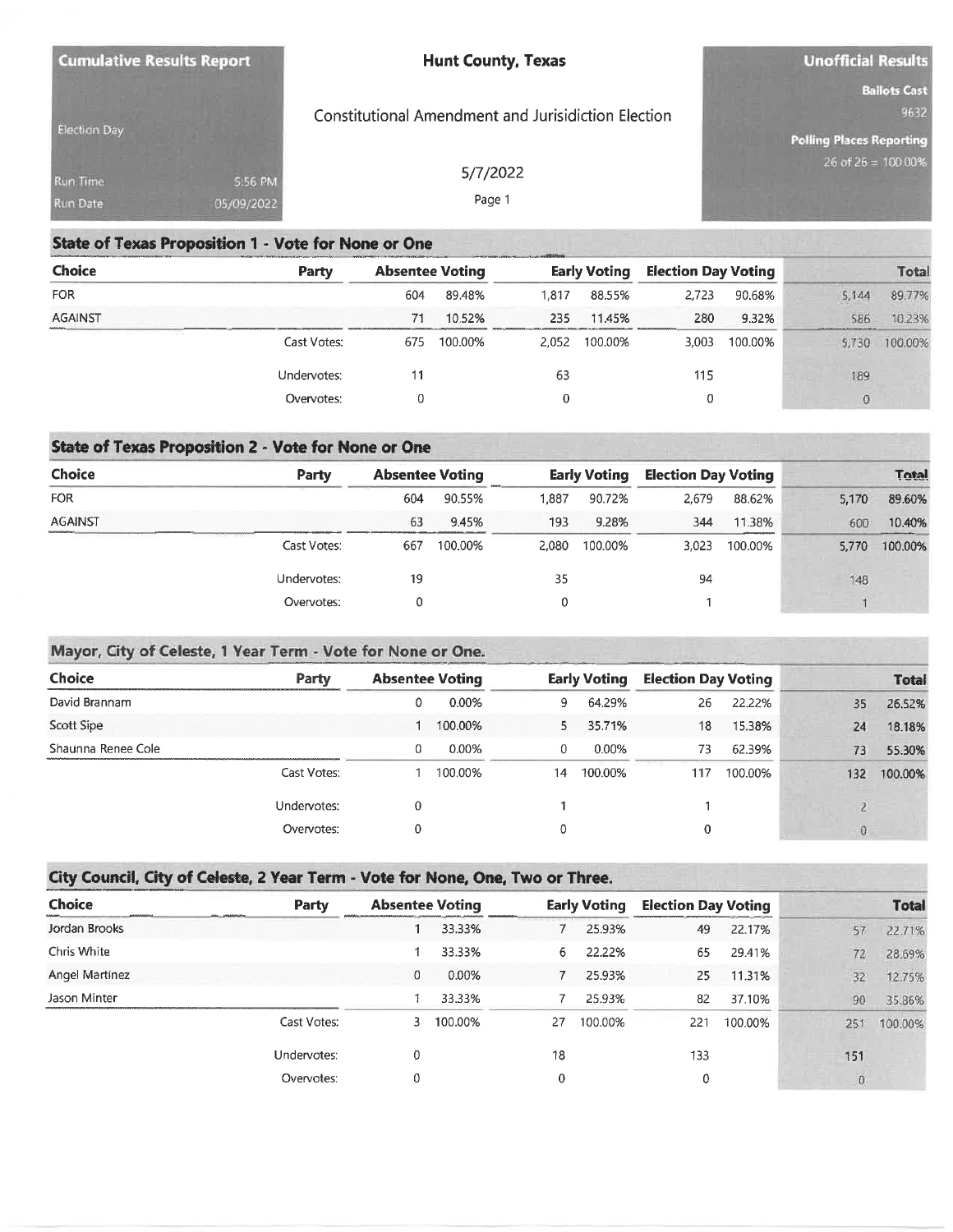| <b>Cumulative Results Report</b> |                       | <b>Hunt County, Texas</b>                                  | <b>Unofficial Results</b>                                      |
|----------------------------------|-----------------------|------------------------------------------------------------|----------------------------------------------------------------|
| <b>Election Day</b>              |                       | <b>Constitutional Amendment and Jurisidiction Election</b> | <b>Ballots Cast</b><br>9632<br><b>Polling Places Reporting</b> |
| Run Time<br><b>Run Date</b>      | 5:56 PM<br>05/09/2022 | 5/7/2022<br>Page 2                                         | 26 of $26 = 100.00%$                                           |

#### City of Celeste, Proposition A - Vote for None or One.

| <b>Choice</b>  | Party       | <b>Absentee Voting</b>        |         |    | <b>Early Voting</b> |     | <b>Election Day Voting</b> |     | <b>Total</b> |  |
|----------------|-------------|-------------------------------|---------|----|---------------------|-----|----------------------------|-----|--------------|--|
| <b>FOR</b>     |             |                               | 100.00% | 12 | 80.00%              | 102 | 87.18%                     | 115 | 86.47%       |  |
| <b>AGAINST</b> |             |                               | 0.00%   | 3. | 20.00%              | 15  | 12.82%                     | 18  | 13.53%       |  |
|                | Cast Votes: | 00 000 000 000 000 000 000 10 | 100.00% | 15 | 100.00%             | 117 | 100.00%                    | 133 | 100.00%      |  |
|                | Undervotes: |                               |         | 0  |                     |     |                            |     |              |  |
|                | Overvotes:  |                               |         |    |                     | 0   |                            |     |              |  |

#### City of Celeste, Proposition B - Vote for None or One. **Election Day Voting Total Absentee Voting Early Voting** Choice **Party** 60.00% 78.36% **FOR** 9 96 81.36% 105  $\mathbf 0$ 0.00% 1 100.00%  $6<sup>1</sup>$ 40.00% 22 18.64% 29 21.64% **AGAINST** Cast Votes: 1 100.00%  $15$ 100.00% 118 100.00% 134 100.00%  $\theta$ Undervotes:  $\pmb{0}$  $\,0\,$  $\boldsymbol{0}$  $\pmb{0}$  $\boldsymbol{0}$  $\theta$  $\pmb{0}$ Overvotes:

### City Council, City of Caddo Mills - Vote for None, One, Two or Three.

| <b>Choice</b>   | <b>Party</b> | <b>Absentee Voting</b> |         |     | <b>Early Voting</b> | <b>Election Day Voting</b> |         |              | <b>Total</b> |
|-----------------|--------------|------------------------|---------|-----|---------------------|----------------------------|---------|--------------|--------------|
| John Verity     |              | 3                      | 15.00%  | 29  | 26.85%              | 67                         | 26.38%  | 99           | 25.92%       |
| Ben Bentley     |              | 8                      | 40.00%  | 28  | 25.93%              | 66                         | 25.98%  | 102          | 26.70%       |
| Cody Hawkins    |              | 6                      | 30.00%  | 32  | 29.63%              | 96                         | 37.80%  | 134          | 35.08%       |
| Michelle Butler |              | 3                      | 15.00%  | 19  | 17.59%              | 25                         | 9.84%   | 47           | 12.30%       |
|                 | Cast Votes:  | 20                     | 100.00% | 108 | 100.00%             | 254                        | 100.00% | 382          | 100.00%      |
|                 | Undervotes:  |                        |         | 45  |                     | 157                        |         | 209          |              |
|                 | Overvotes:   | 0                      |         |     |                     | 0                          |         | $\mathbf{0}$ |              |

#### Caddo Mills ISD Trustee, 3 Year Term - Vote for None, One, Two, or Three.

| <b>Choice</b>     | Party       |                  | <b>Absentee Voting</b> |     | <b>Early Voting</b> | <b>Election Day Voting</b> |         |          | <b>Total</b> |
|-------------------|-------------|------------------|------------------------|-----|---------------------|----------------------------|---------|----------|--------------|
| Eddie Hall        |             | 20               | 29.85%                 | 72  | 24.74%              | 164                        | 23.91%  | 256      | 24.52%       |
| Mark Sweeney      |             | 21               | 31.34%                 | 113 | 38.83%              | 285                        | 41.55%  | 419      | 40.13%       |
| Dane Scoggins     |             | 10 <sup>10</sup> | 14.93%                 | 56  | 19.24%              | 120                        | 17.49%  | 186      | 17.82%       |
| Jake Papageorgiou |             | 16               | 23.88%                 | 50  | 17.18%              | 117                        | 17.06%  | 183      | 17.53%       |
|                   | Cast Votes: | 67               | 100.00%                | 291 | 100.00%             | 686                        | 100.00% | 1,044    | 100.00%      |
|                   | Undervotes: | 86               |                        | 237 |                     | 583                        |         | 906      |              |
|                   | Overvotes:  | 0                |                        | 0   |                     | 0                          |         | $\Omega$ |              |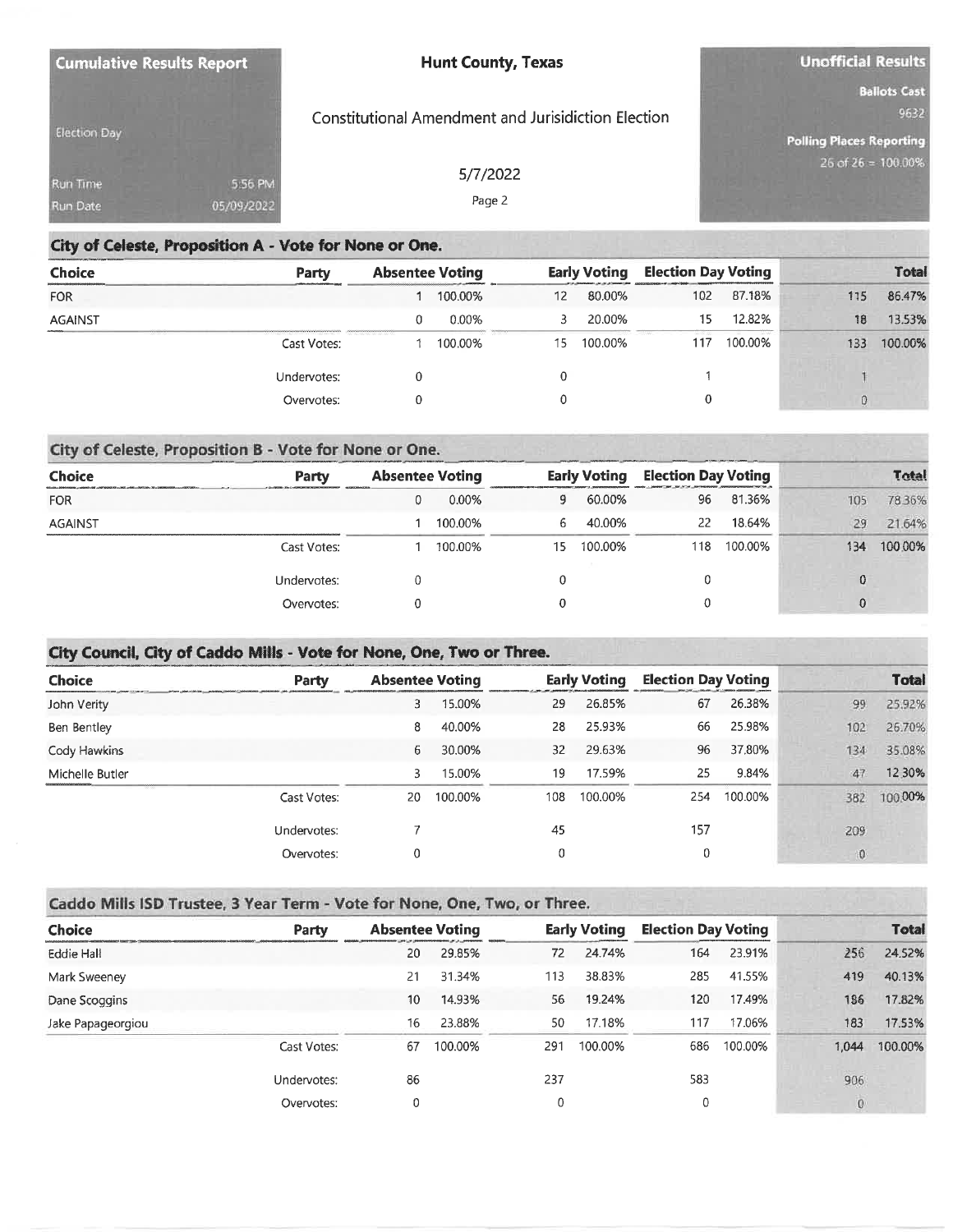| <b>Cumulative Results Report</b> |            | <b>Hunt County, Texas</b>                           | Unofficial Results                                        |  |  |
|----------------------------------|------------|-----------------------------------------------------|-----------------------------------------------------------|--|--|
| <b>Election Day</b>              |            | Constitutional Amendment and Jurisidiction Election | <b>Ballots Cast</b><br>9632                               |  |  |
| Run Time                         | 5:56 PM    | 5/7/2022                                            | <b>Polling Places Reporting</b><br>$26$ of $26 = 100.00%$ |  |  |
| <b>Run Date</b>                  | 05/09/2022 | Page 3                                              |                                                           |  |  |

### Mayor, City of Hawk Cove - Vote for None or One.

| <b>Choice</b>  | Party       | <b>Absentee Voting</b> |       | <b>Early Voting</b> |         | <b>Election Day Voting</b> |         | <b>Total</b> |         |  |
|----------------|-------------|------------------------|-------|---------------------|---------|----------------------------|---------|--------------|---------|--|
| Darren Evans   |             | 0                      | 0.00% |                     | 16.67%  | 57                         | 63.33%  | 58           | 60.42%  |  |
| Delores Spence |             | $\theta$               | 0.00% |                     | 83.33%  | 33                         | 36.67%  | 38           | 39.58%  |  |
|                | Cast Votes: | 0                      | 0.00% | b.                  | 100.00% | 90                         | 100.00% | 96           | 100.00% |  |
|                | Undervotes: |                        |       |                     |         |                            |         |              |         |  |
|                | Overvotes:  |                        |       |                     |         | 0                          |         |              |         |  |

### City Council, City of Hawk Cove, Place 2 - Vote for None or One.

| <b>Choice</b>  | Party       | <b>Absentee Voting</b> |       | <b>Early Voting</b> |         | <b>Election Day Voting</b> |         | <b>Total</b> |         |
|----------------|-------------|------------------------|-------|---------------------|---------|----------------------------|---------|--------------|---------|
| Tiffany Taylor |             | 0                      | 0.00% |                     | 16.67%  | 53                         | 59.55%  | 54           | 56.84%  |
| Mark Beatte    |             | $\Omega$               | 0.00% |                     | 83.33%  | 36                         | 40.45%  | 41           | 43.16%  |
|                | Cast Votes: |                        | 0.00% | 6.                  | 100.00% | 89                         | 100.00% | 95           | 100,00% |
|                | Undervotes: |                        |       |                     |         |                            |         |              |         |
|                | Overvotes:  |                        |       |                     |         |                            |         | $\theta$     |         |

### City Council, City of Hawk Cove, Place 4 - Vote for None or One.

| Choice         | Party       | <b>Absentee Voting</b> |       | <b>Early Voting</b> |           | <b>Election Day Voting</b> | <b>Total</b> |    |          |         |
|----------------|-------------|------------------------|-------|---------------------|-----------|----------------------------|--------------|----|----------|---------|
| Leetta Goolsby |             |                        | 0.00% |                     | 16.67%    | 57                         | 62.64%       | 58 |          | 59.79%  |
| Becky Bernardi |             |                        | 0.00% |                     | 83.33%    | 34                         | 37.36%       | 39 |          | 40.21%  |
|                | Cast Votes: |                        | 0.00% |                     | 6 100.00% | 91                         | 100.00%      | 97 |          | 100.00% |
|                | Undervotes: |                        |       | 0                   |           | 0                          |              |    |          |         |
|                | Overvotes:  |                        |       |                     |           | 0                          |              |    | $\Omega$ |         |

# City Council, City of Wolfe City, Full Term - Vote for None, One, Two or Three

| <b>Choice</b>      | Party       | <b>Absentee Voting</b> |         |                | <b>Early Voting</b> | <b>Election Day Voting</b> |         |          | <b>Total</b> |
|--------------------|-------------|------------------------|---------|----------------|---------------------|----------------------------|---------|----------|--------------|
| "ANT" Anthony Cruz |             | 6                      | 22.22%  | 8              | 21.62%              | 79                         | 26.87%  | 93       | 25.98%       |
| Amy Pickering      |             | 6                      | 22.22%  | 8              | 21.62%              | 52                         | 17.69%  | 66       | 18.44%       |
| Casandra Laverty   |             | $\overline{2}$         | 7.41%   | $\overline{2}$ | 5.41%               | 29                         | 9.86%   | 33       | 9.22%        |
| Betty Teel Malone  |             | 6                      | 22.22%  | 9              | 24.32%              | 53                         | 18.03%  | 68       | 18.99%       |
| Cory Lee McElwrath |             |                        | 25.93%  | 10             | 27.03%              | 81                         | 27.55%  | 98       | 27.37%       |
|                    | Cast Votes: | 27                     | 100.00% | 37             | 100.00%             | 294                        | 100.00% | 358      | 100.00%      |
|                    | Undervotes: | 6                      |         | 20             |                     | 81                         |         | 107      |              |
|                    | Overvotes:  | 0                      |         | 0              |                     | 0                          |         | $\theta$ |              |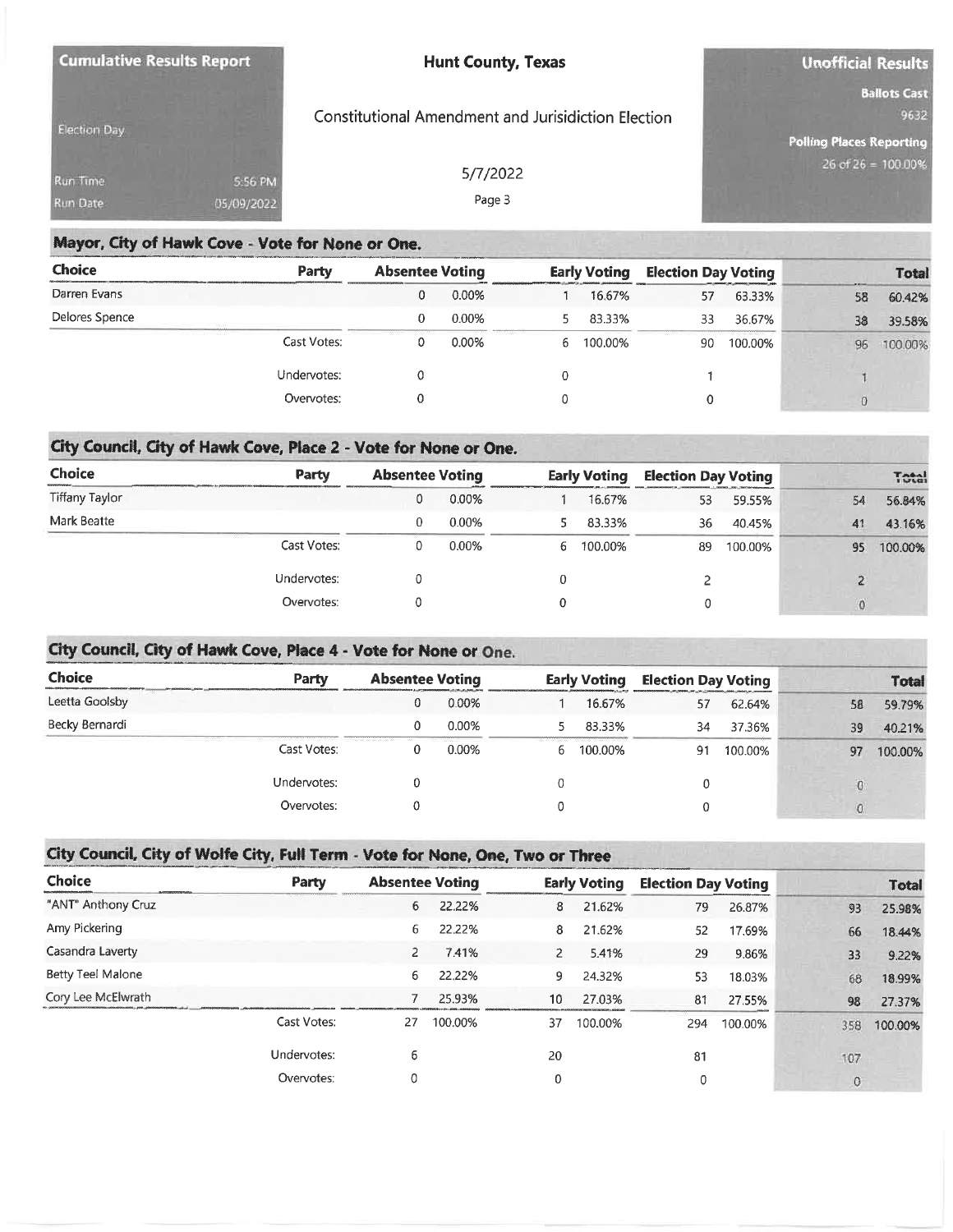| <b>Cumulative Results Report</b> |                       | <b>Hunt County, Texas</b>                           | <b>Unofficial Results</b>                                      |
|----------------------------------|-----------------------|-----------------------------------------------------|----------------------------------------------------------------|
| <b>Election Day</b>              |                       | Constitutional Amendment and Jurisidiction Election | <b>Ballots Cast</b><br>9632<br><b>Polling Places Reporting</b> |
| Run Time<br><b>Run Date</b>      | 5:56 PM<br>05/09/2022 | 5/7/2022<br>Page 4                                  | $26$ of $26 = 100.00%$                                         |

| Community Independent School District Proposition A - Vote for None or One. |             |                        |       |   |                     |                            |         |  |    |              |  |
|-----------------------------------------------------------------------------|-------------|------------------------|-------|---|---------------------|----------------------------|---------|--|----|--------------|--|
| Choice                                                                      | Party       | <b>Absentee Voting</b> |       |   | <b>Early Voting</b> | <b>Election Day Voting</b> |         |  |    | <b>Total</b> |  |
| <b>FOR</b>                                                                  |             | 0                      | 0.00% | 0 | 0.00%               | 0                          | 0.00%   |  |    | 0.00%        |  |
| <b>AGAINST</b>                                                              |             | 0                      | 0.00% |   | 100.00%             |                            | 100.00% |  | 5  | 100.00%      |  |
|                                                                             | Cast Votes: | 0                      | 0.00% |   | 100.00%             |                            | 100.00% |  | 5. | 100.00%      |  |
|                                                                             | Undervotes: | 0                      |       | 0 |                     | 0                          |         |  |    |              |  |
|                                                                             | Overvotes:  |                        |       | 0 |                     | 0                          |         |  |    |              |  |

| <b>Choice</b>  | Party       | <b>Absentee Voting</b> |       | <b>Early Voting</b> |           | <b>Election Day Voting</b> |         |    | Total   |
|----------------|-------------|------------------------|-------|---------------------|-----------|----------------------------|---------|----|---------|
| <b>FOR</b>     |             |                        | 0.00% | 0                   | 0.00%     | 0                          | 0.00%   |    | 0.00%   |
| <b>AGAINST</b> |             | 0                      | 0.00% |                     | 3 100.00% |                            | 100.00% | 5. | 100.00% |
|                | Cast Votes: |                        | 0.00% |                     | 100.00%   |                            | 100.00% |    | 100.00% |
|                | Undervotes: |                        |       |                     |           | 0                          |         |    |         |
|                | Overvotes:  |                        |       |                     |           |                            |         | 0  |         |

| Community Independent School District Proposition C - Vote for None or One. |             |                        |       |  |                     |                            |         |  |              |
|-----------------------------------------------------------------------------|-------------|------------------------|-------|--|---------------------|----------------------------|---------|--|--------------|
| <b>Choice</b>                                                               | Party       | <b>Absentee Voting</b> |       |  | <b>Early Voting</b> | <b>Election Day Voting</b> |         |  | <b>Total</b> |
| <b>FOR</b>                                                                  |             | Ω                      | 0.00% |  | 0.00%               |                            | 0.00%   |  | 0.00%<br>0   |
| <b>AGAINST</b>                                                              |             | 0                      | 0.00% |  | 100.00%             |                            | 100.00% |  | 100.00%      |
|                                                                             | Cast Votes: | 0                      | 0.00% |  | 100.00%             |                            | 100.00% |  | 100.00%      |
|                                                                             | Undervotes: | 0                      |       |  |                     |                            |         |  | 0            |
|                                                                             | Overvotes:  | 0                      |       |  |                     |                            |         |  | 0            |

| Terrell Independent School District Proposition A - Vote for None or One. |             |                        |         |                     |         |                            |         |    |              |
|---------------------------------------------------------------------------|-------------|------------------------|---------|---------------------|---------|----------------------------|---------|----|--------------|
| <b>Choice</b>                                                             | Party       | <b>Absentee Voting</b> |         | <b>Early Voting</b> |         | <b>Election Day Voting</b> |         |    | <b>Total</b> |
| <b>FOR</b>                                                                |             |                        | 0.00%   |                     | 9.09%   | 9                          | 15.00%  | 10 | 12.50%       |
| <b>AGAINST</b>                                                            |             | 9                      | 100.00% | 10                  | 90.91%  | 51                         | 85.00%  | 70 | 87.50%       |
|                                                                           | Cast Votes: | q                      | 100.00% |                     | 100.00% | 60                         | 100.00% | 80 | 100.00%      |
|                                                                           | Undervotes: |                        |         |                     |         | 0                          |         |    |              |
|                                                                           | Overvotes:  |                        |         |                     |         | 0                          |         |    |              |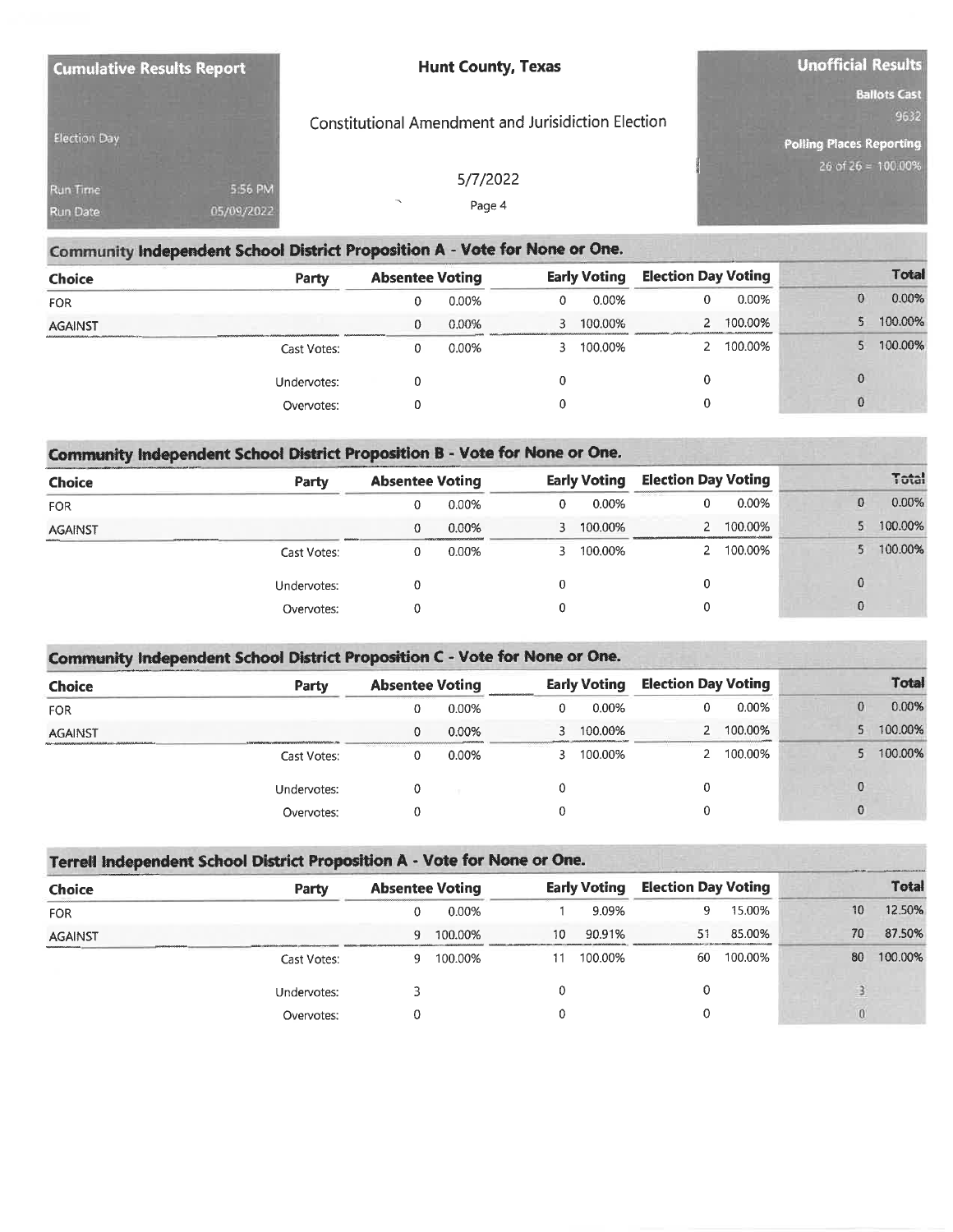| <b>Cumulative Results Report</b>   |                       | <b>Hunt County, Texas</b>                           | <b>Unofficial Results</b>                                      |
|------------------------------------|-----------------------|-----------------------------------------------------|----------------------------------------------------------------|
| <b>Election Day</b>                |                       | Constitutional Amendment and Jurisidiction Election | <b>Ballots Cast</b><br>9632<br><b>Polling Places Reporting</b> |
| <b>Run Time</b><br><b>Run Date</b> | 5.56 PM<br>05/09/2022 | 5/7/2022<br>Page 5                                  | $26$ of $26 = 100.00%$                                         |

### Terrell Independent School District Proposition B - Vote for None or One.

| Choice         | Party       | <b>Absentee Voting</b> |         | <b>Early Voting</b> |         | <b>Election Day Voting</b> |         | <b>Total</b> |         |
|----------------|-------------|------------------------|---------|---------------------|---------|----------------------------|---------|--------------|---------|
| <b>FOR</b>     |             |                        | 0.00%   |                     | 9.09%   | 13                         | 21.67%  | 14           | 17.50%  |
| <b>AGAINST</b> |             | 9                      | 100.00% | 10                  | 90.91%  | 47                         | 78.33%  | 66           | 82.50%  |
|                | Cast Votes: | ч                      | 100.00% |                     | 100.00% | 60                         | 100.00% | 80           | 100.00% |
|                | Undervotes: |                        |         |                     |         | 0                          |         |              |         |
|                | Overvotes:  |                        |         |                     |         | 0                          |         | $\alpha$     |         |

## Greenville ISD Trustee, District 1 - Vote for None or One

| Choice         | Party       | <b>Absentee Voting</b> |         |    | Early Voting |    | <b>Election Day Voting</b> |  |    | Total   |
|----------------|-------------|------------------------|---------|----|--------------|----|----------------------------|--|----|---------|
| Anne M. Haynes |             |                        | 60.00%  | 22 | 64.71%       | 32 | 76.19%                     |  | 57 | 70.37%  |
| Cedric Dean    |             |                        | 40.00%  | 12 | 35.29%       | 10 | 23.81%                     |  | 24 | 29.63%  |
|                | Cast Votes: |                        | 100.00% | 34 | 100.00%      | 42 | 100.00%                    |  | 81 | 100.00% |
|                | Undervotes: |                        |         | 4  |              |    |                            |  | Ð  |         |
|                | Overvotes:  |                        |         |    |              | 0  |                            |  |    |         |

### Greenville ISD Trustee, District 3 - Vote for None or One

| <b>Choice</b>       | Party       | <b>Absentee Voting</b> |         |     | <b>Early Voting</b> | <b>Election Day Voting</b> |         |          | <b>Total</b> |
|---------------------|-------------|------------------------|---------|-----|---------------------|----------------------------|---------|----------|--------------|
| Bonnie-Jean Stewart |             | 38                     | 59.38%  | 218 | 56.77%              | 105                        | 48.84%  | 361      | 54.45%       |
| Gary Clint Sickels  |             | 5                      | 7.81%   | 88  | 22.92%              | 52                         | 24.19%  | 145      | 21.87%       |
| Colleen McDonald    |             | 21                     | 32.81%  | 78  | 20.31%              | 58                         | 26.98%  | 157      | 23.68%       |
|                     | Cast Votes: | 64                     | 100.00% | 384 | 100.00%             | 215                        | 100.00% | 663      | 100.00%      |
|                     | Undervotes: |                        |         | 31  |                     | 30                         |         | 68       |              |
|                     | Overvotes:  | 0                      |         | 0   |                     | 0                          |         | $\Omega$ |              |

# Greenville ISD Proposition A - Vote for None or One

| <b>Choice</b>  | Party       | <b>Absentee Voting</b> |         |       | <b>Early Voting</b> | <b>Election Day Voting</b> |         |       | <b>Total</b> |
|----------------|-------------|------------------------|---------|-------|---------------------|----------------------------|---------|-------|--------------|
| <b>FOR</b>     |             | 120                    | 45.63%  | 660   | 48.49%              | 293                        | 34.43%  | 1,073 | 43.35%       |
| <b>AGAINST</b> |             | 143                    | 54.37%  | 701   | 51.51%              | 558                        | 65.57%  | 1,402 | 56.65%       |
|                | Cast Votes: | 263                    | 100.00% | 1.361 | 100.00%             | 851                        | 100.00% | 2.475 | 100.00%      |
|                | Undervotes: | 10                     |         | 14    |                     | 8                          |         | 32    |              |
|                | Overvotes:  |                        |         | 0     |                     |                            |         |       |              |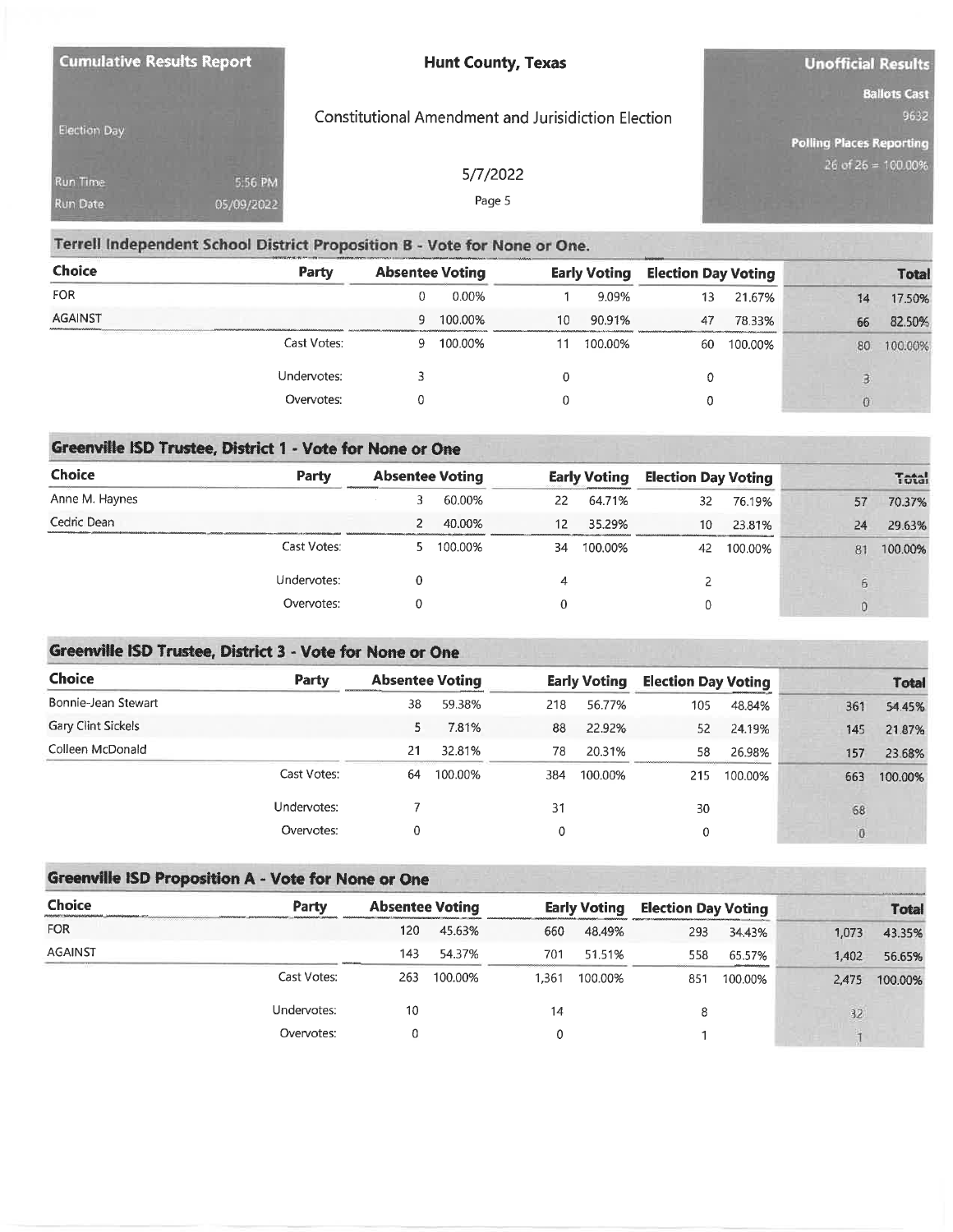| <b>Cumulative Results Report</b> |                       | <b>Hunt County, Texas</b>                           | <b>Unofficial Results</b>                                      |
|----------------------------------|-----------------------|-----------------------------------------------------|----------------------------------------------------------------|
| Election Day                     |                       | Constitutional Amendment and Jurisidiction Election | <b>Ballots Cast</b><br>9632<br><b>Polling Places Reporting</b> |
| Run Time<br>Run Date             | 5:56 PM<br>05/09/2022 | 5/7/2022<br>Page 6                                  | $26$ of $26 = 100.00\%$                                        |

#### City Council, City of Greenville, Place 1 - Vote for None or One

| <b>Choice</b> | Party       | <b>Absentee Voting</b> |         |     | <b>Early Voting</b> | <b>Election Day Voting</b> |         |          | <b>Total</b> |
|---------------|-------------|------------------------|---------|-----|---------------------|----------------------------|---------|----------|--------------|
| Terry Thomas  |             | 79                     | 88.76%  | 362 | 82.46%              | 189                        | 79.41%  | 630      | 82.25%       |
| Paul Park     |             | 10                     | 11.24%  | 77  | 17.54%              | 49                         | 20.59%  | 136      | 17.75%       |
|               | Cast Votes: | 89                     | 100.00% | 439 | 100.00%             | 238                        | 100.00% | 766      | 100.00%      |
|               | Undervotes: |                        |         | 12  |                     | 12                         |         | 26       |              |
|               | Overvotes:  |                        |         |     |                     | 0                          |         | $\Omega$ |              |

# City Council, City of Greenville, Place 2 - Vote for None or One

| <b>Choice</b> | Party       | <b>Absentee Voting</b> |         |     | <b>Election Day Voting</b><br><b>Early Voting</b> |     | <b>Total</b> |     |         |
|---------------|-------------|------------------------|---------|-----|---------------------------------------------------|-----|--------------|-----|---------|
| Byron Taylor  |             | 34                     | 72.34%  | 157 | 71.36%                                            | 87  | 66.92%       | 278 | 70.03%  |
| Al Atkins     |             | 13                     | 27.66%  | 63  | 28.64%                                            | 43  | 33.08%       | 119 | 29.97%  |
|               | Cast Votes: | 47                     | 100.00% | 220 | 100.00%                                           | 130 | 100.00%      | 397 | 100.00% |
|               | Undervotes: |                        |         | 11  |                                                   |     |              |     | 16      |
|               | Overvotes:  |                        |         | 0   |                                                   |     |              |     |         |

# Lone Oak ISD Trustee, 3 Year Full Term - Vote for None, One, Two or Three

| <b>Choice</b><br>Donald Isenburg | Party       | <b>Absentee Voting</b> |         |     | <b>Early Voting</b> |     | <b>Election Day Voting</b> | <b>Total</b> |         |
|----------------------------------|-------------|------------------------|---------|-----|---------------------|-----|----------------------------|--------------|---------|
|                                  |             | 14                     | 23.33%  | 74  | 22.91%              | 178 | 22.39%                     | 266          | 22.58%  |
| <b>Chase Stokes</b>              |             | 6                      | 10.00%  | 34  | 10.53%              | 103 | 12.96%                     | 143          | 12.14%  |
| Orville Gentry                   |             | 23                     | 38.33%  | 98  | 30.34%              | 217 | 27.30%                     | 338          | 28.69%  |
| Andy Williams                    |             | 4                      | 6.67%   | 54  | 16.72%              | 124 | 15.60%                     | 182          | 15.45%  |
| Justin Ramm                      |             | 13                     | 21.67%  | 63  | 19.50%              | 173 | 21.76%                     | 249          | 21.14%  |
|                                  | Cast Votes: | 60                     | 100.00% | 323 | 100.00%             | 795 | 100.00%                    | 1,178        | 100.00% |
|                                  | Undervotes: | 42                     |         | 148 |                     | 219 |                            | 409          |         |
|                                  | Overvotes:  | 0                      |         | 0   |                     | 0   |                            | $\mathbf{0}$ |         |

#### Wolfe City ISD Trustee, 3 Year Term - Vote for None, One, Two or Three

| Choice             | Party       | <b>Absentee Voting</b> |         | Early Voting |         | <b>Election Day Voting</b> | <b>Total</b> |  |          |         |
|--------------------|-------------|------------------------|---------|--------------|---------|----------------------------|--------------|--|----------|---------|
| Eric Williams      |             | 16                     | 32.00%  | 26           | 26.26%  | 155                        | 28.28%       |  | 197      | 28.26%  |
| Courtney Allen     |             | 13                     | 26.00%  | 28           | 28.28%  | 121                        | 22.08%       |  | 162      | 23.24%  |
| John Tisdale       |             |                        | 14.00%  | 25           | 25.25%  | 130                        | 23.72%       |  | 162      | 23.24%  |
| James Alan Stewart |             | 6                      | 12.00%  | 11           | 11.11%  | 50                         | 9.12%        |  | 67       | 9.61%   |
| Cliff Wise         |             | 8                      | 16.00%  | 9            | 9.09%   | 92                         | 16.79%       |  | 109      | 15.64%  |
|                    | Cast Votes: | 50                     | 100.00% | 99           | 100.00% | 548                        | 100.00%      |  | 697      | 100.00% |
|                    | Undervotes: | 34                     |         | 72           |         | 205                        |              |  | 311      |         |
|                    | Overvotes:  | 0                      |         | $\mathbf{0}$ |         | 0                          |              |  | $\Omega$ |         |